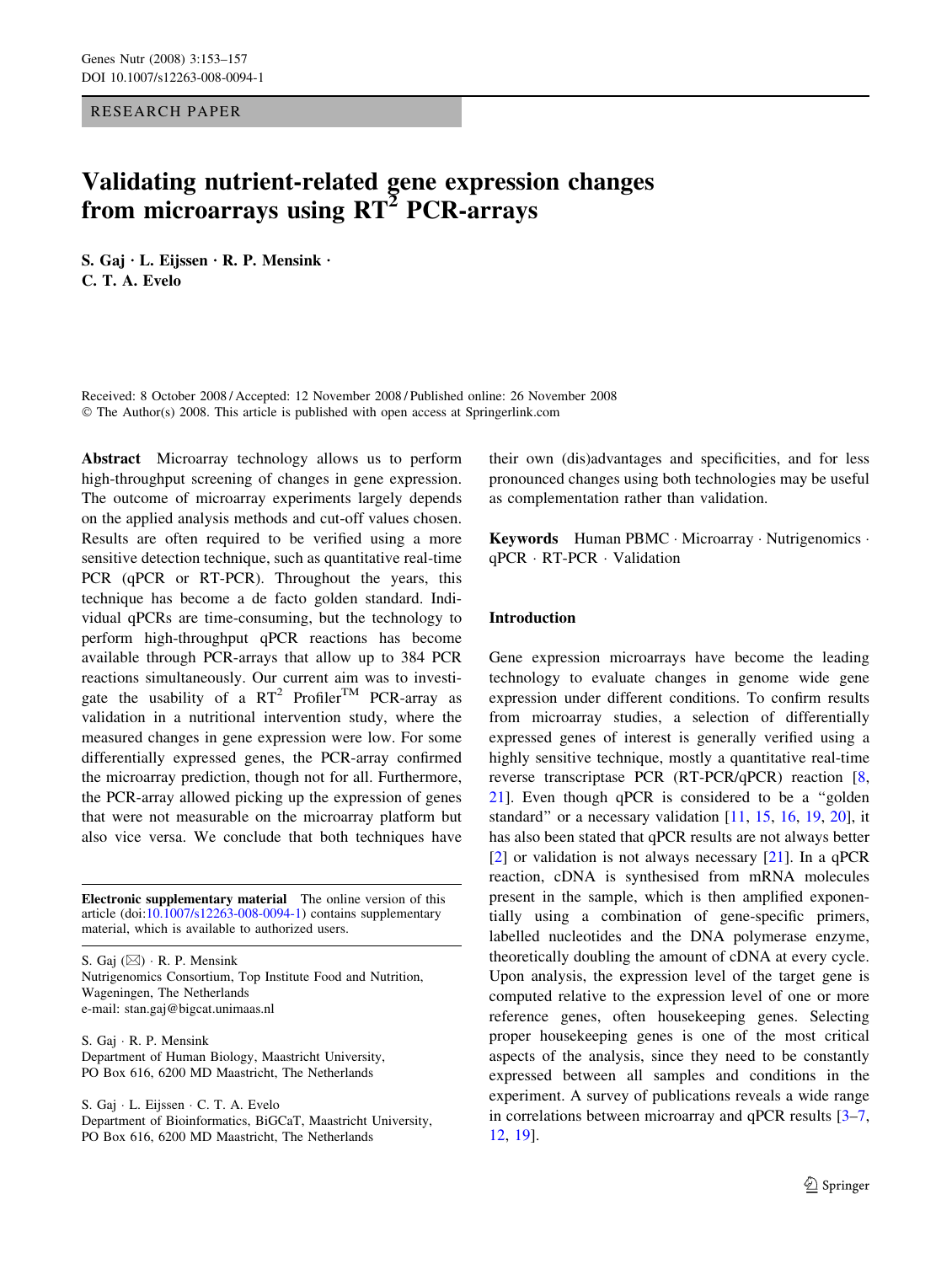To allow qPCR in a more high-throughput way, several companies have developed a practical solution to perform up to 384 qPCR reactions on one single plate, such as the TaqManTM Gene Expression Arrays from Applied Biosystems and  $RT^2$  Profiler<sup>TM</sup> PCR Array System from SABiosciences. PCR-arrays have mainly been used in cancer research, but also in some other fields, for example, drug metabolism [[13\]](#page-4-0). At the time of writing,  $74 \text{ RT}^2$ Profiler<sup>TM</sup> PCR-arrays are catalogued that contain primer sequences for genes belonging to a specific function, structure or pathway (e.g., apoptosis, common cytokines,  $NF-\kappa B$  signalling pathway) or disease (e.g., cancer). In addition, arrays can be custom-made. For the 96-well system, every plate contains five housekeeping genes (B2M, HPRT1, RPL13a, GADPH and ACTB), three positive PCR controls, three reverse transcriptase controls and one control to detect the presence of genomic cDNA contamination. Correlations between results of several  $RT^2$ Profiler PCR-arrays and qPCR have been reported to be good [[3,](#page-4-0) [13](#page-4-0)].

In human nutritional intervention studies, the response of a given diet on gene expression can be minimal. Most publications in this field make use of qPCR to validate a few genes of interest [[14,](#page-4-0) [18](#page-4-0)], but no larger scale approaches have been used. The goal of this study is to evaluate if for this purpose a PCR-array can be used in a dietary intervention study where the expected changes are small.

#### Materials and methods

This paper elaborates on a study investigating the relationship between diet and inflammation [\[10](#page-4-0)]. For microarray analysis, mRNAs from peripheral mononuclear blood cell (PBMC) samples of eight obese subjects were collected. These subjects participated in both the fish oil (FishOil) and weight loss (WeightLoss) interventions. More details about the study design are provided in the original paper [\[10](#page-4-0)].

RNA was pooled with the control (Cy3) being the control diet and with either the WeightLoss or FishOil endpoint as Cy5. RNA quantity and purity were determined using the NanoDrop ND-2000 (Nanodrop Technologies, Wilmington, DE, USA), and RNA integrity was assessed by determining the RNA 28S/18S ratio using the Bioanalyzer 2100 (Agilent Technologies, Santa Clara, CA, USA). Pooled RNA samples were hybridised to Agilent Human 1A G4110B microarrays, containing 22,575 reporters. This was done according to a dye-flip design, resulting in a total number of four arrays. Array quality control was performed in Spotfire DecisionSite 9.0 and R 2.5.1 using the limma library version 2.10.5 [[17\]](#page-4-0). Reporters passed quality control when (1) signals of both channels consisted of more

than 55 pixels; (2) both signals were higher than 2.6 times the standard deviation of the local background and (3) at least one signal was not saturated. All further data analyses were performed in R. Within-array normalisation was performed by using the LOESS algorithm. Next, a linear model was fitted for every reporter and a moderated  $t$  test was performed. To ensure microarray reporter specificity, all reporters were reannotated using stable UniProt and EnsEMBL identifiers [[9\]](#page-4-0).

Microarray results were validated using a specific PCRarray (SABiosciences, Frederick, USA) that met two criteria. We selected all human PCR-arrays that contained a relatively large number of genes that were differentially expressed (P value  $\lt$  0.05 and  $|FC| > 1.2$ ) by the two treatment comparisons performed in the microarray study and that contained a gene set that was related to the observed changes in plasma metabolic parameters. Based on the outcome, the 96-well plate Human Common Cytokines PCR-array (PAHS-021) was selected.

The mRNA of each individual was converted into cDNA using the  $RT^2$  First Strand Kit (SABiosciences, Frederick, USA). This cDNA was then added to the  $RT^2$ SYBR Green qPCR Master Mix (SABiosciences, Frederick, USA). Next, each sample was aliquotted on 24 Human Common Cytokine PCR-arrays. All steps were done according to the manufacturer's protocol for the ABI Prism 7000 Sequence Detection System. RNA quality was good, with 260/280 ratios slightly higher than 2.0 and 260/230 ratios slightly higher than 1.8. To analyze the PCR-array data, an MS-Excel sheet with macros was downloaded from the manufacturer's website [\(http://www.](http://www.sabiosciences.com/pcrarraydataanalysis.php) [sabiosciences.com/pcrarraydataanalysis.php](http://www.sabiosciences.com/pcrarraydataanalysis.php)). The website also allowed online analysis. We preferred to use offline calculations since it was not possible to save the results online, and even more importantly because it was easier to track the formulas and to understand what was being done. For each PCR reaction, the Excel sheet calculated two normalised average  $C_t$  values, a paired t test P value and a fold change. To filter out undetectable genes, an extra quality check was added by us: for each intervention, the PCR gene product was flagged as either ''good'' or ''bad''. A gene was considered good when in both the control and the dietary intervention the difference between the measured genomic cDNA  $C_t$  value (maximum 35) and the measured  $C_t$  value of the gene was at least three cycles in the same five out of eight subjects for each comparison. For each included gene, individual measurements that were not detected were excluded from further analysis. This was done to correct the lack of robustness of the analysis spreadsheet, as provided by the manufacturer, and to take into consideration the outlying values that have a considerable influence on the calculated fold change and its associated P value. Data normalisation was based on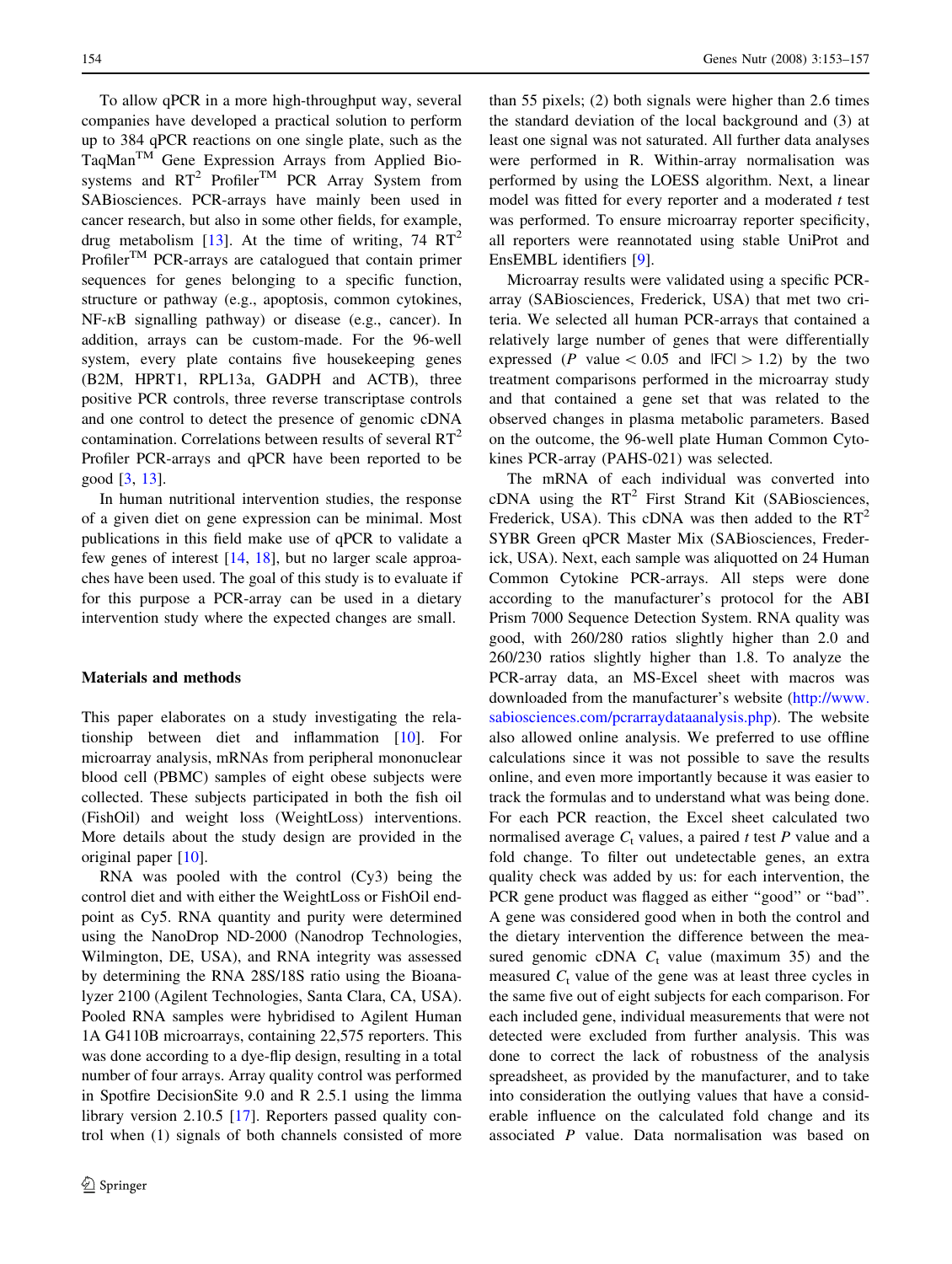correcting all  $C_t$  values for the average  $C_t$  values of several constantly expressed housekeeping genes (HKGs) present on the array. PCR-array analysis results were evaluated and also compared to the outcome of the gene expression microarrays.

# Results and discussion

In our current analysis, only four HKGs (HPRT1, RPL13A, GAPDH and ACTB) were used for normalisation. Beta-2 microglobulin (B2M) was not included, since it was significantly altered on the PCR-array after the weight loss period. Applying the flagging criteria resulted in finding 29 and 33 detectable genes after the FishOil and the WeightLoss intervention, respectively. All detected genes in the FishOil intervention were also measured accurately in the Weight-Loss comparison. The flagging procedure removed several observations that were most likely caused by failing amplifications, since only one value of one subject was undetectable ( $C_t > 35$ ). Note however that in some cases this flagging may be somewhat conservative: for example, for two subjects in the FishOil experiment, the IFNK gene changed from baseline undetected  $(C_t = 35)$  to  $C_t$  values of 30.27 and 30.72 cycles. All other subjects had a nearly constant  $C_t$  value ranging between 29.5 and 29.8 cycles. The same pattern occurred for two subjects, and therefore it could well be a real biological effect. In general, the measurements obtained by the PCR-array were consistent between subjects and show very small variation, as in regular qPCR.

Table [1](#page-3-0) summarizes our findings with respect to the detectable genes on the PCR-array and their corresponding microarray values. The coverage of the detected PCR genes on the reannotated microarray was 100%. Seven PCR genes were present more than once on the Agilent microarray platform. For two of those genes (FASLG and TNF) their corresponding reporters on the microarray were identical, specific, and showed only a slight difference in fold change. The other five genes (ACTB, CSF1, PDGFA, TFGA and TFGB1) had two different microarray reporter sequences that align to different parts of the gene product. For these seven genes, the fold change for the highest expressed reporter was chosen to represent the gene on the microarray. It was not possible to measure the expression of five of the PCR-measured genes on the microarray: two genes (B2M, TNFSF14) were always saturated, whereas the other three (BMP8B, CSF1, IFNK) were filtered out during microarray quality control due to a too low background-corrected intensity value. All other genes on the PCR-array, apart from IFNA1, were also present on the reannotated microarray, where IFNA4 was only covered by reporters targeting several of its family members as well. Within the complete list of genes (cf. Supplementary

Table 1), only  $\sim$  10% of genes detected on the PCR-array could not be detected on the microarray. Conversely,  $\sim$  50% of genes, for which primers were available on the PCR-arrays, could be detected on the microarray but not on the PCR-array. This result contradicts the original hypothesis of a better sensitivity of qPCR in comparison to microarray [[1,](#page-4-0) [19\]](#page-4-0). This could be explained by the different criteria used and may point to the fact that a required threefold difference in  $C_t$  value compared to the genomic control, as suggested by the manufacturer, is too strict. However, this cannot offer an explanation for all the findings, illustrated by the INHA gene, which was detectable on the microarray in low concentrations and significant for all comparisons, but had  $C_t$  values of  $\sim$ 35 on the PCR-array. On the other hand, with highly expressed genes, the microarray measurements were sometimes saturated. This saturation did not occur on the qPCR. Thus, the reported lower dynamic range of microarray measurements [[1,](#page-4-0) [19\]](#page-4-0) was confirmed for this end of the spectrum. In principle, a simple rescanning of the array at a lower scanning intensity could overcome this problem. However, such rescanning procedures have to be done shortly after hybridisation, and in our experience, in practice, this is not often done. We did not observe that array performance would be especially lower with lower expression levels or fold changes, as reported before [\[1](#page-4-0), [5–7,](#page-4-0) [15](#page-4-0), [19\]](#page-4-0), though several authors also found acceptable detection levels of lower fold changes or expression levels or less correlation between expression and accuracy [[6,](#page-4-0) [19](#page-4-0), [20\]](#page-4-0). In our study, consistency in direction of change between both methods remained high down to the 10% change range for the qPCR. Finally, even though a trend of the microarray in estimating smaller fold changes as compared to qPCR was observed [[6,](#page-4-0) [22\]](#page-4-0), the difference was quite limited.

With respect to significantly regulated genes, some changes were consistent while few were not (cf. Table [1](#page-3-0) and Supplementary Table 1). The P values of the PCRarray were much higher than the P values of the microarray. However, the microarray material was pooled, whereas the PCR samples were not, resulting in much lower variation for the first analysis technique. Since this would logically lead to lower P values, this effect was not taken into account for the comparison. The majority of genes on both the PCR-array and the microarray were not differentially expressed for either technology. Among differentially expressed genes the PDFGA gene was detected as significant under both experimental conditions on the microarray and its computed fold changes were confirmed on the PCR-array. For TNFSF4, the results also corresponded: for both platforms downregulated for WeightLoss and flagged for FishOil. TNFSF8 showed slight downregulation for FishOil but no change for WeightLoss. Other genes were less concordant with IL24 as most conflicting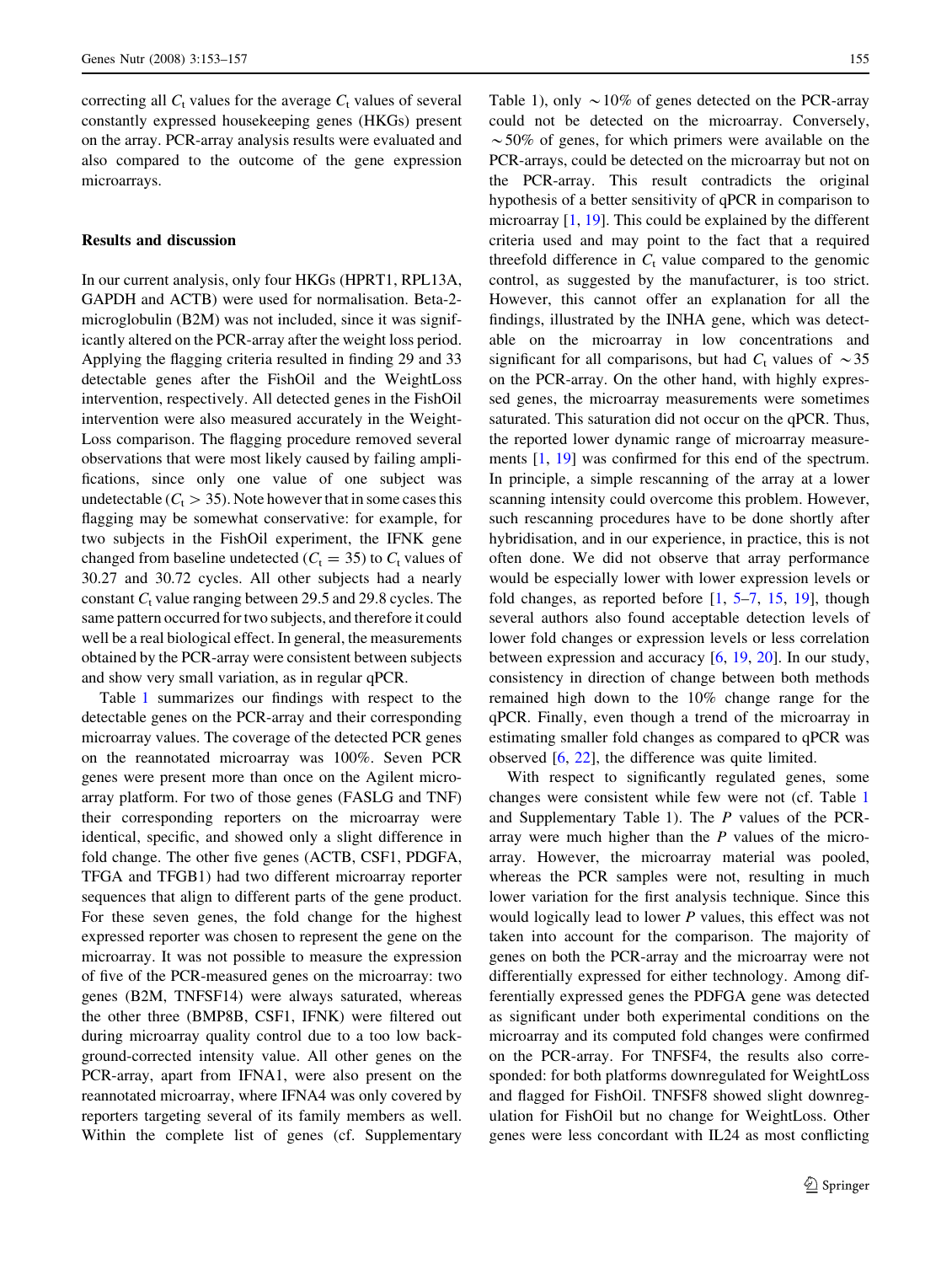<span id="page-3-0"></span>

| Table 1 Detectable reporters<br>on RT <sup>2</sup> Profiler <sup>TM</sup> PCR-array in<br>human PBMCs                                                                  | Gene                  | Number of reporters on MA | FishOil versus Control |           | WeightLoss versus Control |          |
|------------------------------------------------------------------------------------------------------------------------------------------------------------------------|-----------------------|---------------------------|------------------------|-----------|---------------------------|----------|
|                                                                                                                                                                        |                       |                           | ${\rm FC\text{-}MA}$   | FC-PCR    | FC-MA                     | $FC-PCR$ |
|                                                                                                                                                                        | <b>ACTB</b>           | $\overline{c}$            | 1.01                   | $-1.05$   | 1.03                      | $-1.06$  |
|                                                                                                                                                                        | B2M                   | $\mathbf{1}$              | N/A                    | $-1.09$   | $\rm N/A$                 | $-1.23*$ |
|                                                                                                                                                                        | BMP <sub>6</sub>      | $\mathbf{1}$              | $-1.02$                | $-1.39$   | $-1.17*$                  | $-1.15$  |
|                                                                                                                                                                        | BMP8B                 | $\mathbf{1}$              | $\rm N/A$              | $-1.42$   | $\rm N/A$                 | 1.11     |
|                                                                                                                                                                        | CSF1                  | 4                         | 1.11                   | 1.04      | $-1.05$                   | $-1.15$  |
|                                                                                                                                                                        | FASLG                 | $\overline{c}$            | $-1.01$                | $-1.11$   | $-1.04$                   | $-1.04$  |
|                                                                                                                                                                        | <b>GAPDH</b>          | $\mathbf{1}$              | $-1.01$                | $-1.08$   | $-1.07$                   | $-1.06$  |
|                                                                                                                                                                        | GDF11                 | $\mathbf{1}$              | $-1.02$                | $-1.09$   | $-1.07$                   | 1.05     |
|                                                                                                                                                                        | HPRT1                 | $\mathbf{1}$              | $-1.00$                | $-1.11$   | $-1.11*$                  | $-1.05$  |
|                                                                                                                                                                        | $\operatorname{IFNG}$ | $\mathbf{1}$              | $-1.03$                | $-1.06$   | $-1.21*$                  | $-1.07$  |
|                                                                                                                                                                        | <b>IFNK</b>           | $\mathbf{1}$              | $\rm N/A$              | $\rm N/A$ | $\rm N/A$                 | $-1.38$  |
|                                                                                                                                                                        | IL15                  | 1                         | $-1.03$                | $-1.21$   | $-1.08$                   | $-1.05$  |
|                                                                                                                                                                        | IL16                  | $\mathbf{1}$              | 1.03                   | $-1.07$   | $-1.13*$                  | $-1.08$  |
|                                                                                                                                                                        | IL18                  | 1                         | $-1.10$                | $-1.13$   | 1.02                      | $-1.07$  |
|                                                                                                                                                                        | IL1B                  | $\mathbf{1}$              | 1.05                   | $-1.06$   | 1.03                      | 1.02     |
|                                                                                                                                                                        | IL24                  | $\mathbf{1}$              | $1.20*$                | $-1.14$   | $-1.29*$                  | 1.05     |
|                                                                                                                                                                        | IL7                   | $\mathbf{1}$              | $\rm N/A$              | $\rm N/A$ | $-1.19*$                  | $-1.43$  |
|                                                                                                                                                                        | <b>LTA</b>            | $\mathbf{1}$              | 1.01                   | 1.05      | $-1.09*$                  | $-1.09$  |
|                                                                                                                                                                        | <b>LTB</b>            | $\mathbf{1}$              | 1.00                   | $-1.05$   | $-1.06*$                  | $-1.12$  |
|                                                                                                                                                                        | <b>PDGFA</b>          | $\overline{c}$            | $-1.10*$               | $-1.24$   | $-1.36*$                  | $-1.46$  |
|                                                                                                                                                                        | RPL13A                | $\mathbf{1}$              | 1.02                   | $-1.01$   | $-1.05$                   | $-1.08$  |
|                                                                                                                                                                        | <b>TGFA</b>           | $\overline{2}$            | $-1.03$                | 1.03      | $-1.15*$                  | $-1.07$  |
|                                                                                                                                                                        | TGFB1                 | $\overline{2}$            | 1.07                   | $-1.03$   | $-1.01$                   | 1.02     |
|                                                                                                                                                                        | TGFB3                 | $\mathbf{1}$              | $\rm N/A$              | $\rm N/A$ | 1.06                      | 1.32     |
|                                                                                                                                                                        | <b>TNF</b>            | $\overline{2}$            | $1.09*$                | $-1.10$   | $-1.07$                   | $-1.12$  |
| Calculated fold changes of 34<br>detectable PCR gene products<br>as compared to the fold changes<br>derived from the microarray<br>experiment for each<br>intervention | TNFSF10               | $\mathbf{1}$              | $-1.07*$               | $-1.14$   | $1.10*$                   | $-1.18$  |
|                                                                                                                                                                        | TNFSF12               | $\mathbf{1}$              | 1.03                   | $-1.06$   | $-1.03$                   | 1.03     |
|                                                                                                                                                                        | TNFSF13               | $\mathbf{1}$              | $-1.02$                | $-1.03$   | 1.00                      | $-1.01$  |
|                                                                                                                                                                        | TNFSF13B              | $\mathbf{1}$              | $-1.08$                | $-1.23$   | $-1.00$                   | $-1.03$  |
|                                                                                                                                                                        | TNFSF14               | $\mathbf{1}$              | $\rm N/A$              | $-1.33$   | N/A                       | 1.02     |
| FC fold change, MA microarray,<br>N/A not available, PCR PCR-<br>array<br>$* P < 0.05$                                                                                 | TNFSF4                | $\mathbf{1}$              | $\rm N/A$              | $\rm N/A$ | $-1.28*$                  | $-1.48$  |
|                                                                                                                                                                        | TNFSF8                | $\mathbf{1}$              | $-1.08*$               | $-1.25$   | 1.01                      | 1.02     |
|                                                                                                                                                                        | <b>TXLNA</b>          | $\mathbf{1}$              | $-1.13*$               | 1.08      | $1.07*$                   | $-1.06$  |

gene, showing opposite values for both comparisons. Bad annotation or crosshybridisation are unlikely causes for this inconsistency, since both arrays were very carefully annotated in our study, as the microarray contains specific probes for this gene, and the PCR primers were designed to be specific for all gene variants. It may however be explained by a possible difference in splice variants detected by the two technologies, as IL24 has more than one associated transcript. It is known that between-platform consistency decreases with different primers [\[5](#page-4-0), [6,](#page-4-0) [19\]](#page-4-0) or increased distance on the sequence between them [\[7](#page-4-0)]. Unfortunately, since the primer sequences of the PCR products are not publicly available, we cannot verify this possible cause of discrepancy.

array  $*$   $P < 0.05$ 

> In conclusion, we have observed consistencies and differences between results obtained by two different technologies. In general, we could not observe a better detection level of the PCR-array, though this may be caused by the chosen quality criteria set. Especially with different probes/primers, it is hard to decide which technology gives a more accurate measurement. Different results may be considered complementary instead of contradictory. Especially, for nutritional studies, where effects can be expected to be small, one could argue that running a microarray with a broader coverage could be followed by using a PCR-array focused at a specific process, to possibly detect extra transcripts. However, current and future costs will also play a role in the choice of the platforms to be